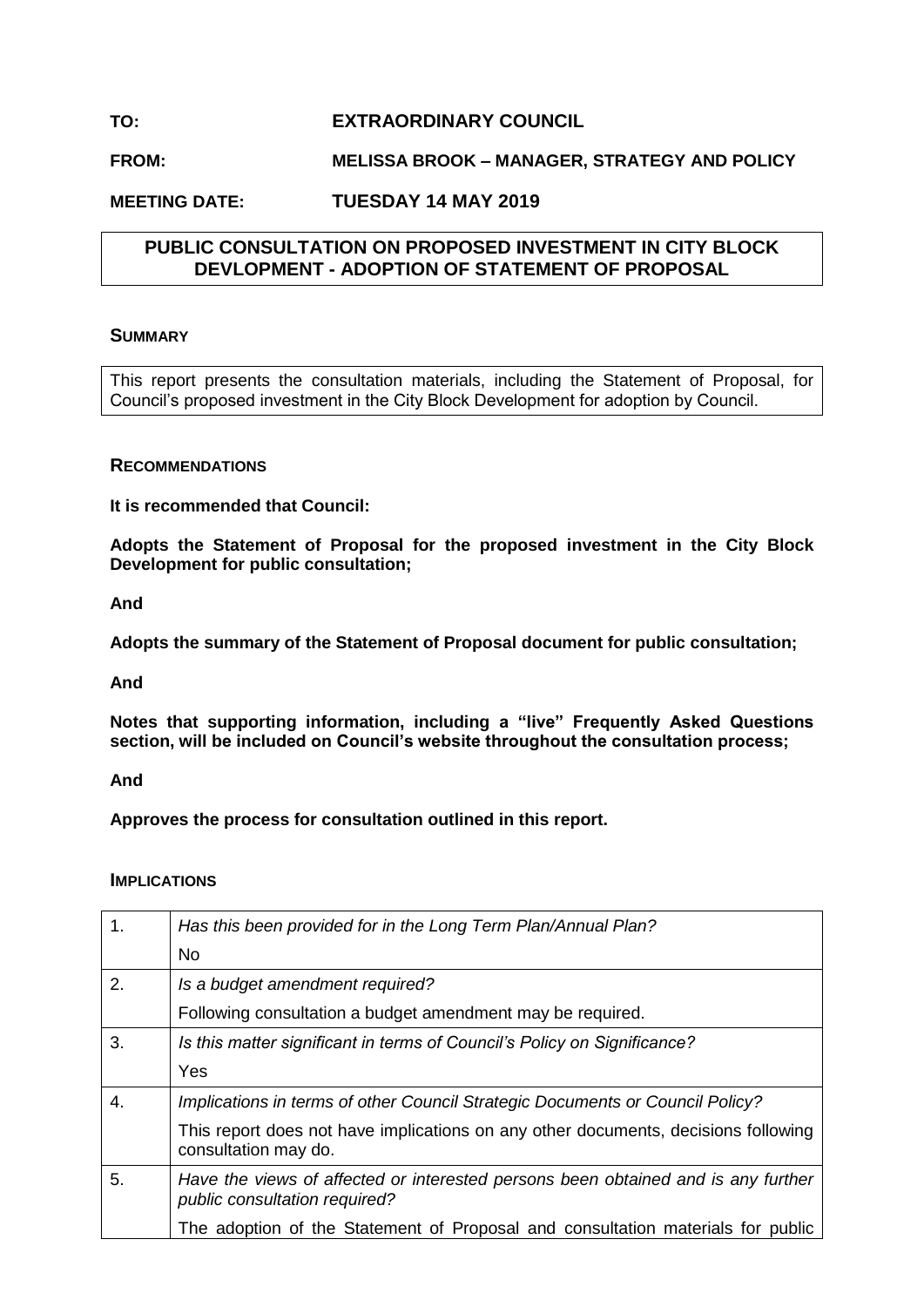|    | consultation initiates the process under the Local Government Act 2002.                                                    |  |
|----|----------------------------------------------------------------------------------------------------------------------------|--|
| 6. | Has the Child, Youth and Family Friendly Policy been considered?                                                           |  |
|    | Council will need to consider this policy and all of Council's policy when making<br>decisions on the proposed investment. |  |

## **FINANCIAL IMPLICATIONS**

It is anticipated that the cost of running the community engagement process will be met through existing budgets.

### **STATEMENT OF PROPOSAL**

At its meeting on 16 April 2019, Council determined to undertake the Special Consultative Procedure outlined in section 83 of the Local Government Act 2002 (the Act), when consulting with the community on its proposal to invest in the City Block Development. The Special Consultative Procedure requires preparation and adoption of a Statement of Proposal. The preparation of the Statement of Proposal *(Appendix 1)* has requirements under the Act. The Statement of Proposal must include:

- A statement of the reasons for the proposal;
- An analysis of the reasonably practicable options, including the proposal;
- Any other information that Council identifies as relevant.

Council officers have also prepared a summary of the information *(Appendix 2)* contained in the Statement of Proposal to enable public understanding.

Council, once it has adopted its Statement of Proposal, will need to engage and consult with the community on its content. The following timetable is proposed:

| <b>Action</b>                                                                                                                               | <b>Date</b>                     |
|---------------------------------------------------------------------------------------------------------------------------------------------|---------------------------------|
| Council adopts Statement of Proposal for consultation.                                                                                      | 14 May 2019                     |
| Public Notice in The Southland Times.                                                                                                       | 18 May 2019                     |
| Consultation materials on Council's website.                                                                                                | 18 May 2019                     |
| Copies of the Statement of Proposal available at<br>Invercargill Public Library, Bluff Service Centre and Civic<br>Administration Building. | 20 May 2019                     |
| Notice of consultation period delivered to households in<br>the Invercargill City District.                                                 | 20 May - 31 May 2019            |
| Submission period.                                                                                                                          | 18 May - 28 June 2019           |
| Hearing of submissions.                                                                                                                     | Week commencing 15 July<br>2019 |
| Report drafted<br>summarising<br>contained<br>views<br>in.<br>submissions.                                                                  | 2 August 2019                   |
| Council deliberates and makes decision on potential<br>investment in the City Block Development.                                            | 13 August 2019                  |